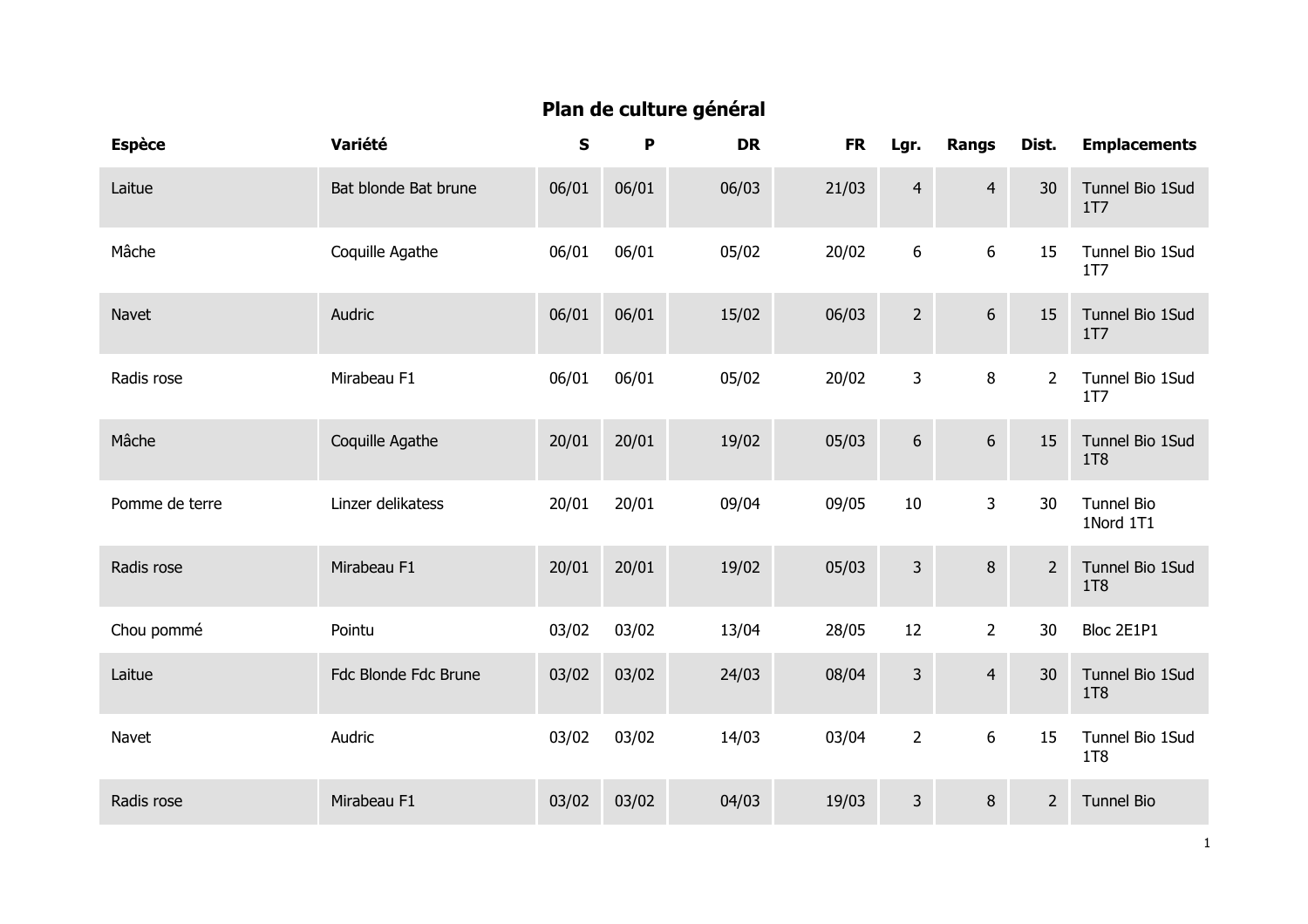|                |                      |       |       |       |       |                  |                |                | 1Nord 1T1                      |
|----------------|----------------------|-------|-------|-------|-------|------------------|----------------|----------------|--------------------------------|
| Ail            | Inconnue             | 17/02 | 17/02 | 16/06 | 16/07 | 6                | $\overline{4}$ | 15             | Bloc 1E4P1                     |
| Carotte        | Napoli F1            | 17/02 | 17/02 | 27/04 | 16/07 | 24               | $\overline{4}$ | $2^{\circ}$    | <b>Bloc 1E1P5,P6</b>           |
| Oignon blanc   | Barona               | 17/02 | 17/02 | 17/04 | 16/06 | 3                | $\overline{4}$ | 15             | Bloc 1E4P6                     |
| Pois           | Bamby                | 17/02 | 17/02 | 17/04 | 16/06 | $\boldsymbol{6}$ | $2^{\circ}$    | 5              | Bloc 1E2P6                     |
| Pois           | Maestro F1           | 17/02 | 17/02 | 27/04 | 11/06 | 6                | $\overline{2}$ | 5              | Bloc 1E2P6                     |
| Pomme de terre | Linzer delikatess    | 17/02 | 17/02 | 07/05 | 06/06 | $10\,$           | $\overline{3}$ | 30             | <b>Tunnel Bio</b><br>1Nord 1T2 |
| Radis rose     | Mirabeau F1          | 17/02 | 17/02 | 18/03 | 02/04 | $\mathsf{3}$     | 8              | $\overline{2}$ | <b>Tunnel Bio</b><br>1Nord 1T1 |
| Épinard        | Meerkat              | 17/02 | 17/02 | 17/04 | 27/05 | 12               | $\overline{4}$ | 30             | Bloc 1E3P6                     |
| <b>Blette</b>  | Bright light         | 23/02 | 13/04 | 23/05 | 22/07 | 6                | 3              | 30             | Bloc 1E2P2                     |
| Chou pommé     | Chinois pe tsaï      | 29/02 | 30/03 | 08/06 | 23/07 | 12               | $2^{\circ}$    | 30             | Bloc 2E2P1                     |
| <b>Blette</b>  | Italienne jessica    | 02/03 | 02/03 | 01/05 | 30/06 | 6                | 3              | 30             | Bloc 1E4P6                     |
| Courgette      | Partenon             | 02/03 | 02/03 | 16/04 | 15/07 | 10               | $\mathbf{1}$   | 60             | <b>Tunnel Bio</b><br>1Nord 1T3 |
| Fenouil        | Solaris              | 02/03 | 02/03 | 16/04 | 16/05 | $\overline{4}$   | 4              | 30             | Bloc 1E2P1                     |
| Laitue         | Bat blonde Bat brune | 02/03 | 02/03 | 01/05 | 16/05 | $6\,$            | $\overline{4}$ | 30             | Bloc 1E3P1                     |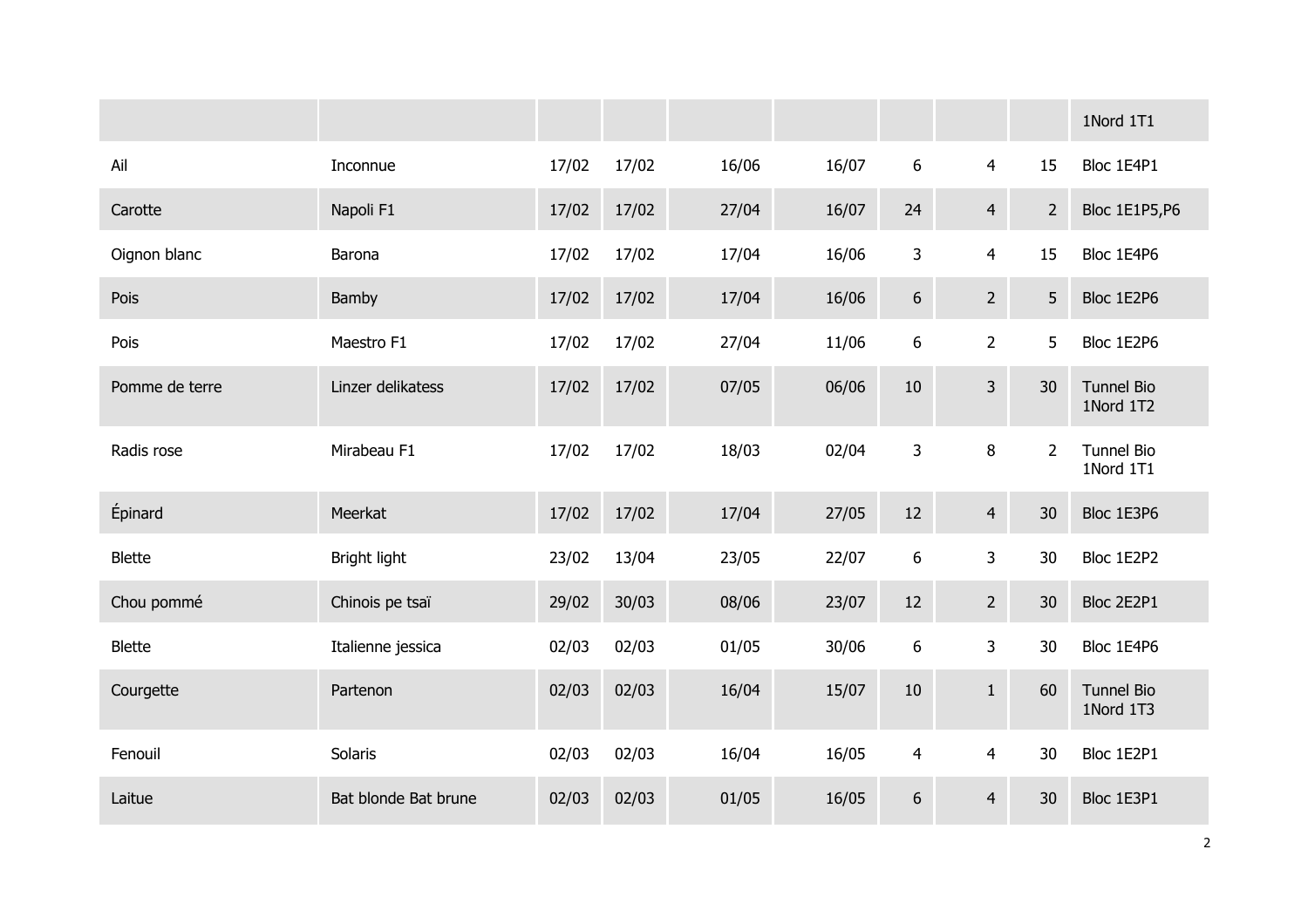| Poireau        | Bleu pandora                                   | 02/03 | 02/03 | 31/05 | 15/07 | 3                | 8              | 8              | Bloc 1E4P6                     |
|----------------|------------------------------------------------|-------|-------|-------|-------|------------------|----------------|----------------|--------------------------------|
| Radis rose     | Mirabeau F1                                    | 02/03 | 02/03 | 01/04 | 16/04 | $\mathsf{3}$     | 8              | $2^{\circ}$    | <b>Tunnel Bio</b><br>1Nord 1T2 |
| Haricot        | Pongo                                          | 16/03 | 16/03 | 25/04 | 09/06 | 5                | $\overline{2}$ | 25             | <b>Tunnel Bio</b><br>1Nord 1T3 |
| Laitue         | Reine des glaces bat brune                     | 16/03 | 16/03 | 15/05 | 30/05 | $\sqrt{6}$       | $\overline{4}$ | 30             | Bloc 1E3P1                     |
| Pois           | Bamby                                          | 16/03 | 16/03 | 15/05 | 14/07 | 6                | $2^{\circ}$    | 5              | Bloc 1E3P5                     |
| Pois           | Maestro F1                                     | 16/03 | 16/03 | 25/05 | 09/07 | $\sqrt{6}$       | 2 <sup>1</sup> | 5              | Bloc 1E3P5                     |
| Pomme de terre | Linzer delikatess                              | 16/03 | 16/03 | 14/06 | 14/07 | 24               | $\overline{2}$ | 30             | Bloc 4E3P2 <br>E4P2            |
| Radis rose     | Mirabeau F1                                    | 16/03 | 16/03 | 15/04 | 30/04 | $\mathsf{3}$     | 8              | $\overline{2}$ | <b>Tunnel Bio</b><br>1Nord 1T2 |
| Tomate         | Green zebra cornabel<br>corazon maestria paola | 16/03 | 16/03 | 14/06 | 12/09 | 12               | $\overline{2}$ | 40             | <b>Tunnel Bio</b><br>1Nord 1T4 |
| Épinard        | Parakeet                                       | 16/03 | 16/03 | 15/05 | 24/06 | 12               | $\overline{4}$ | 30             | Bloc 1E2P5                     |
| <b>Blette</b>  | Bright light                                   | 22/03 | 11/05 | 10/06 | 30/07 | $\boldsymbol{6}$ | 3              | 30             | Bloc 1E2P1, P2                 |
| Radis rose     | Mirabeau F1                                    | 23/03 | 23/03 | 16/04 | 01/05 | $\mathsf{3}$     | 8              | $\overline{2}$ | Bloc 1E1P1                     |
| Laitue         | Fdc Blonde Fdc Brune                           | 30/03 | 30/03 | 19/05 | 03/06 | 6                | $\overline{4}$ | 30             | Bloc 1E3P2                     |
| Oignon blanc   | Cometa                                         | 30/03 | 30/03 | 29/05 | 28/07 | $\mathsf{3}$     | $\overline{4}$ | 15             | Bloc 1E2P2                     |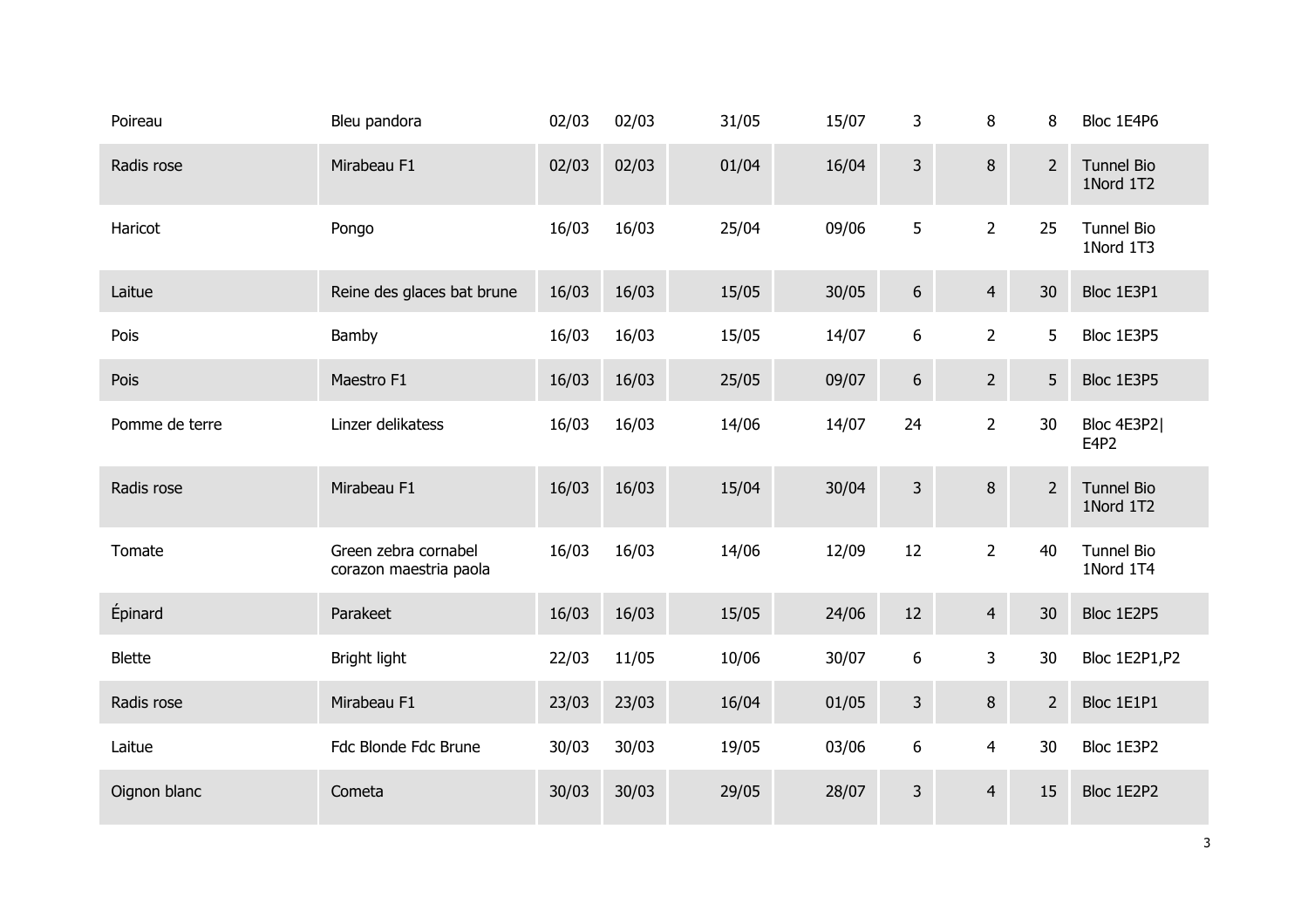| Radis rose     | Mirabeau F1               | 30/03 | 30/03 | 23/04 | 08/05 | 3              | 8                | 2              | Bloc 1E1P1                                                                                      |
|----------------|---------------------------|-------|-------|-------|-------|----------------|------------------|----------------|-------------------------------------------------------------------------------------------------|
| Épinard        | Parakeet                  | 30/03 | 30/03 | 29/05 | 08/07 | 12             | $\overline{4}$   | 30             | Bloc 1E2P4                                                                                      |
| Pomme de terre | Marabel                   | 06/04 | 06/04 | 04/08 | 03/09 | 192            | $\overline{2}$   | 30             | <b>Bloc</b><br>4E1P3, P4, P5, P6 <br>E2P3, P4, P5, P6 <br>E3P3, P4, P5, P6 <br>E4P3, P4, P5, P6 |
| Radis rose     | Mirabeau F1               | 06/04 | 06/04 | 30/04 | 15/05 | $\mathsf{3}$   | $\, 8$           | $\overline{2}$ | Bloc 1E1P1                                                                                      |
| Courgette      | Tizziano F1               | 12/04 | 27/04 | 27/05 | 26/07 | 12             | $\mathbf{1}$     | 60             | Bloc 3E3P1                                                                                      |
| Aubergine      | <b>Bonica</b>             | 13/04 | 13/04 | 12/06 | 30/10 | 10             | $\mathbf{1}$     | 100            | Tunnel Bio 1Sud<br>1T7                                                                          |
| Carotte        | Négovia F1                | 13/04 | 13/04 | 22/06 | 10/09 | 12             | $\overline{4}$   | $\overline{2}$ | Bloc 3E1P1                                                                                      |
| Concombre      | Court épineux Akito       | 13/04 | 13/04 | 12/06 | 20/09 | $\overline{3}$ | $\overline{2}$   | 40             | Tunnel Bio 1Sud<br>1T <sub>7</sub>                                                              |
| Haricot        | Pongo                     | 13/04 | 13/04 | 23/05 | 07/07 | 24             | $\overline{2}$   | 25             | Bloc 3E2P1, P2                                                                                  |
| Poivron        | Cordo di toro Carré Relys | 13/04 | 13/04 | 02/07 | 20/09 | 5              | $\overline{2}$   | 40             | Tunnel Bio 1Sud<br>1T <sub>5</sub>                                                              |
| Pomme de terre | Linzer delikatess         | 13/04 | 13/04 | 12/07 | 11/08 | 24             | $2 \overline{ }$ | 30             | Bloc 4E1P2 <br>E2P2                                                                             |
| Radis rose     | Mirabeau F1               | 13/04 | 13/04 | 07/05 | 22/05 | 3              | 8                | $2^{\circ}$    | Bloc 1E1P1                                                                                      |
| Tomate         | Cerise apéro et star gold | 13/04 | 13/04 | 02/07 | 10/10 | 6              | $\overline{2}$   | 80             | <b>Tunnel Bio</b>                                                                               |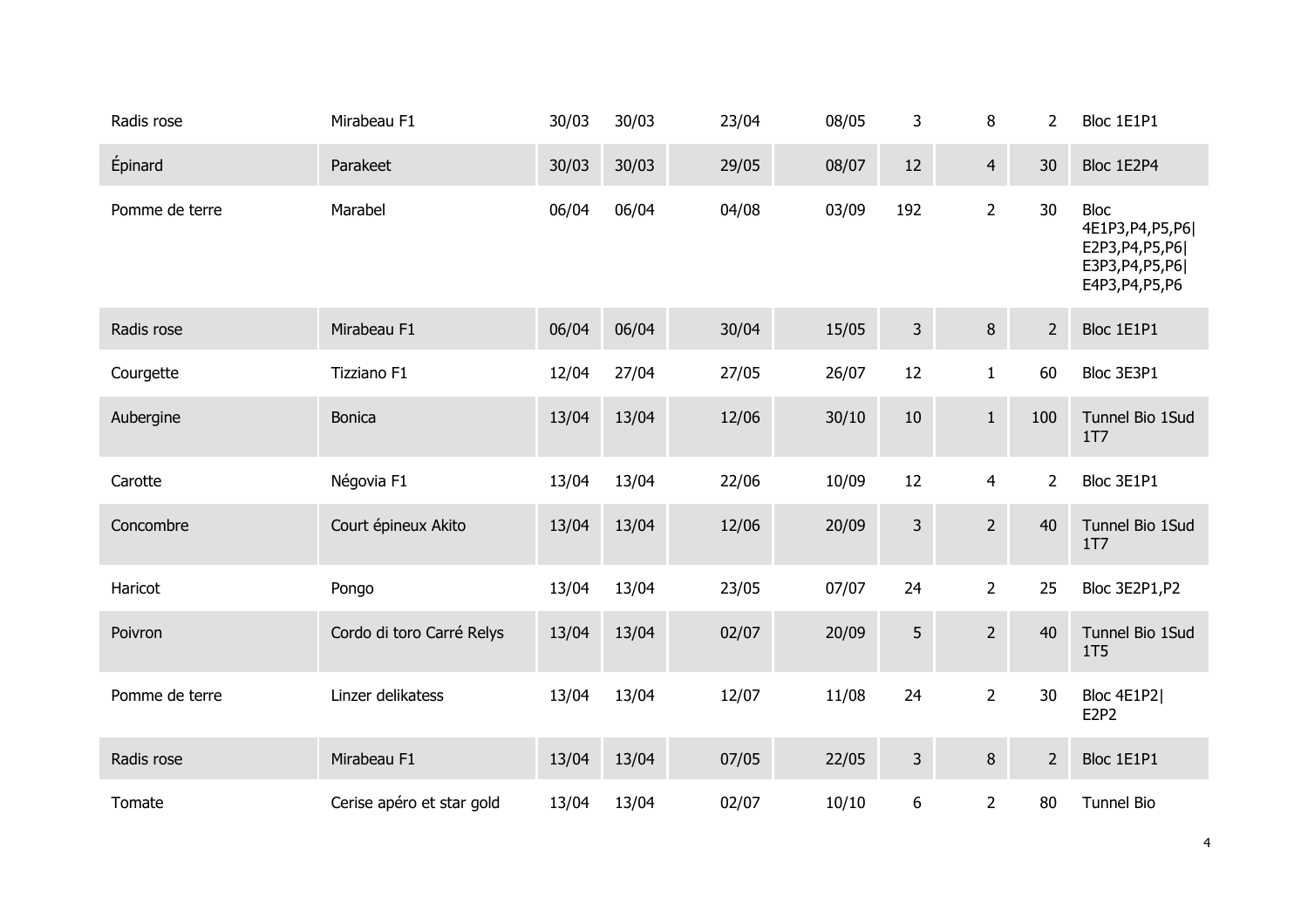## 1Nord 1T4|Sud 1T8

| Tomate         | Rose de berne Cornabel<br>Cobra Maestria | 13/04 | 13/04 | 12/07 | 10/10 | 12              | $2^{\circ}$    | 40             | Tunnel Bio 1Sud<br>1T8 |
|----------------|------------------------------------------|-------|-------|-------|-------|-----------------|----------------|----------------|------------------------|
| Radis rose     | Mirabeau F1                              | 20/04 | 20/04 | 14/05 | 29/05 | 3               | 8              | $\overline{2}$ | Bloc 1E1P2             |
| <b>Basilic</b> | Vert et violet                           | 27/04 | 27/04 | 26/06 | 24/09 | $\mathbf{3}$    | $\overline{4}$ | 30             | Bloc 1E2P3             |
| Echalotte      | Longue Figaro                            | 27/04 | 27/04 | 25/08 | 24/09 | 18              | $\overline{4}$ | 15             | Bloc 1E4P2,P3          |
| Laitue         | Bat blonde Bat brune                     | 27/04 | 27/04 | 06/06 | 21/06 | $6\phantom{.}6$ | $\overline{4}$ | 30             | Bloc 1E3P2             |
| Oignon         | Paille Hylander                          | 27/04 | 27/04 | 25/08 | 24/09 | 24              | $\overline{4}$ | 15             | <b>Bloc 1E4P4,P5</b>   |
| Oignon         | Rouge red bull                           | 27/04 | 27/04 | 25/08 | 24/09 | 12              | $\overline{4}$ | 15             | Bloc 1E4P1, P2         |
| Persil         | Frisé et simple                          | 27/04 | 27/04 | 26/06 | 24/10 | 3               | 4              | 25             | Bloc 1E2P3             |
| Radis rose     | Mirabeau F1                              | 27/04 | 27/04 | 21/05 | 05/06 | $\mathbf{3}$    | 8              | $2^{\circ}$    | Bloc 1E1P2             |
| Radis rose     | Mirabeau F1                              | 04/05 | 04/05 | 28/05 | 12/06 | 3               | 8              | $\overline{2}$ | Bloc 1E1P2             |
| Courgette      | Tizziano F1                              | 10/05 | 25/05 | 24/06 | 23/08 | 12              | $\mathbf{1}$   | 60             | Bloc 3E3P2             |
| Betterave      | Red ace                                  | 11/05 | 11/05 | 19/08 | 07/11 | 12              | $\overline{4}$ | 15             | Bloc 4E2P1             |
| Céleri         | Markiz                                   | 11/05 | 11/05 | 08/09 | 17/12 | 12              | $\overline{4}$ | 30             | Bloc 4E1P1             |
| Haricot        | Pongo                                    | 11/05 | 11/05 | 20/06 | 04/08 | 24              | $\overline{2}$ | 25             | Bloc 3E2P3,P4          |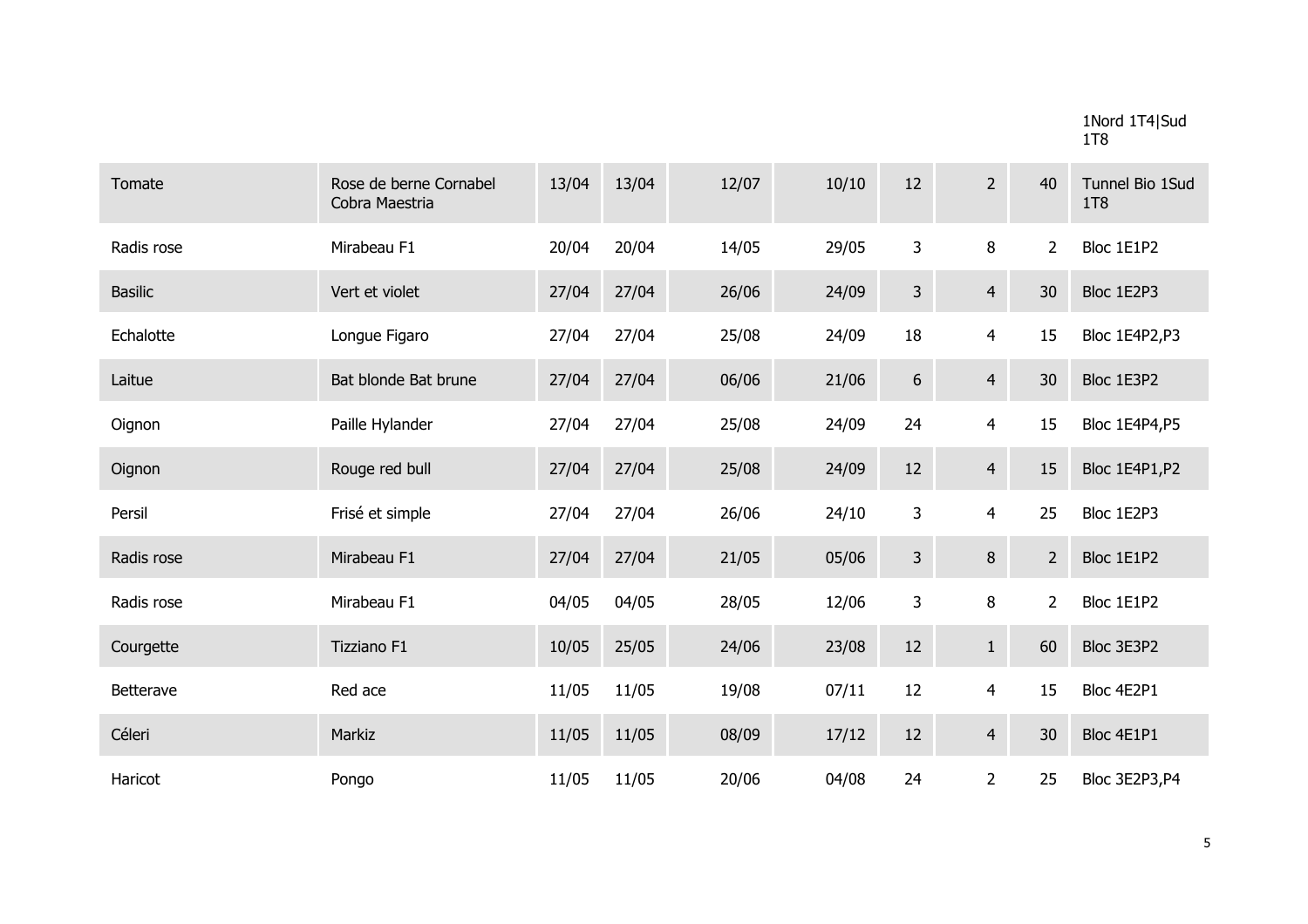| Laitue           | Multifeuille vert et brune       | 11/05 | 11/05 | 20/06 | 05/07 | 6              | $\overline{4}$   | 30             | Bloc 1E3P3                                    |
|------------------|----------------------------------|-------|-------|-------|-------|----------------|------------------|----------------|-----------------------------------------------|
| Melon            | Brodés Astana                    | 11/05 | 11/05 | 20/07 | 03/09 | $\overline{7}$ | $\mathbf{1}$     | 70             | <b>Tunnel Bio</b><br>1Nord 1T1                |
| Patate douce     | Inconnue                         | 11/05 | 11/05 | 08/09 | 08/10 | 24             | $\overline{2}$   | 30             | Bloc 4E3P1<br>E4P1                            |
| Radis rose       | Mirabeau F1                      | 11/05 | 11/05 | 04/06 | 19/06 | 3              | 8                | $\overline{2}$ | Bloc 1E1P2                                    |
| Tomate           | Cornabel Cobra                   | 11/05 | 11/05 | 20/07 | 23/10 | 6              | $2 \overline{ }$ | 40             | Tunnel Bio 1Sud<br>1T5                        |
| Radis rose       | Mirabeau F1                      | 18/05 | 18/05 | 11/06 | 26/06 | 3              | 8                | $2^{\circ}$    | Bloc 1E1P3                                    |
| <b>Butternut</b> | Havana F1                        | 24/05 | 08/06 | 26/09 | 26/10 | 36             | $\mathbf{1}$     | 70             | Bloc 2E3P3 <br>E4P2, P3                       |
| Courge           | Musquée de provence              | 24/05 | 08/06 | 06/10 | 05/11 | 72             | $\mathbf{1}$     | 70             | <b>Bloc</b><br>2E3P4, P5, P6 <br>E4P4, P5, P6 |
| Potimarron       | Orange summer                    | 24/05 | 08/06 | 27/08 | 26/09 | 36             | $\mathbf{1}$     | 70             | <b>Bloc 2E3P1,P2 </b><br>E4P1                 |
| Laitue           | Laitue blonde et laitue<br>rouge | 25/05 | 25/05 | 04/07 | 19/07 | 6              | $\overline{4}$   | 30             | Bloc 1E3P3                                    |
| Melon            | Brodés Astana                    | 25/05 | 25/05 | 03/08 | 17/09 | $\, 8$         | $1\,$            | 70             | <b>Tunnel Bio</b><br>1Nord 1T1                |
| Oignon blanc     | Cometa                           | 25/05 | 25/05 | 24/07 | 22/09 | 3              | 4                | 15             | Bloc 1E2P3                                    |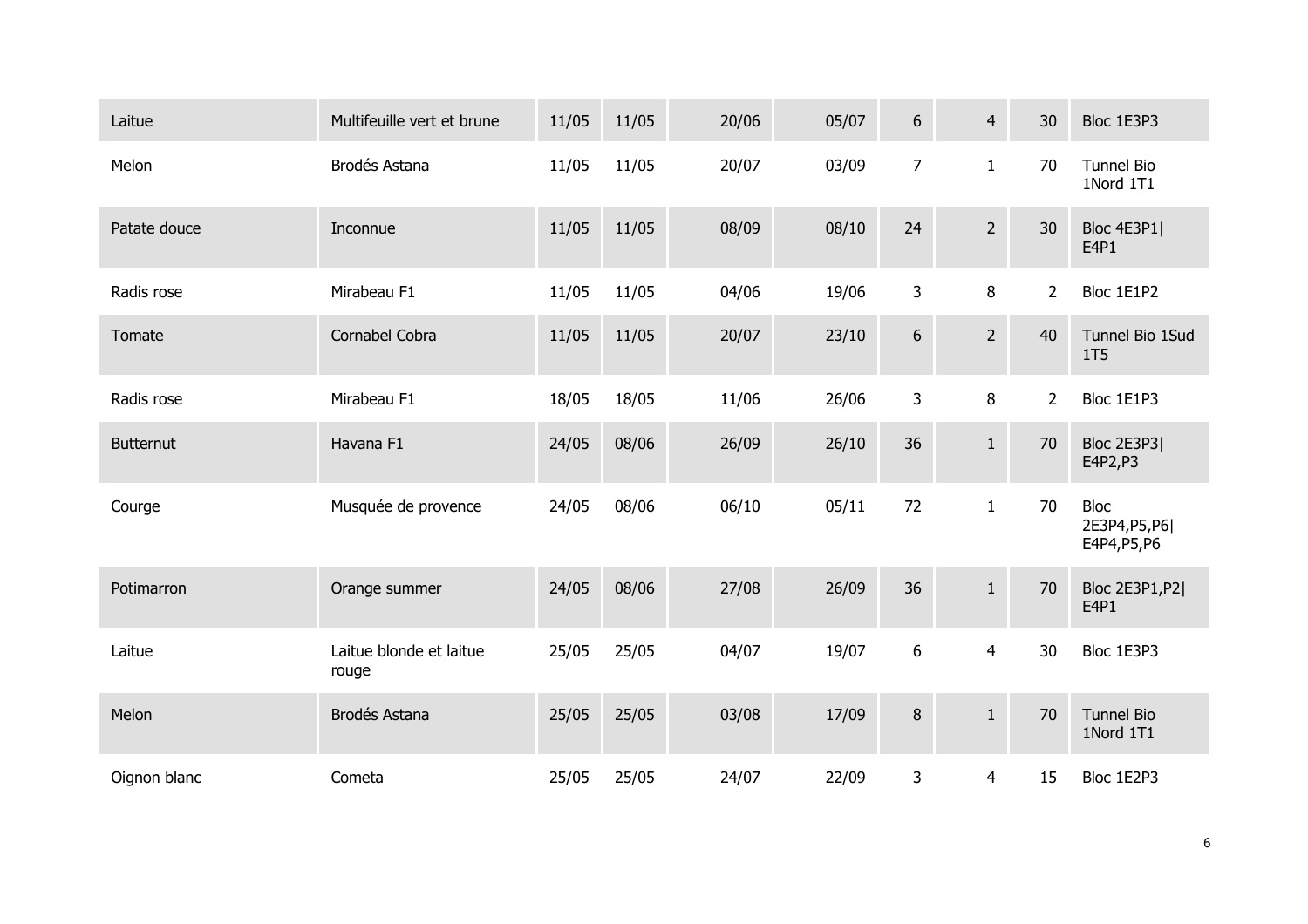| Radis rose        | Mirabeau F1          | 25/05 | 25/05 | 18/06 | 03/07      | 3              | 8                | $2^{\circ}$  | Bloc 1E1P3             |
|-------------------|----------------------|-------|-------|-------|------------|----------------|------------------|--------------|------------------------|
| Carotte           | Négovia F1           | 01/06 | 01/06 | 10/08 | 07/01/2021 | $12\,$         | $\overline{4}$   | $\mathbf{1}$ | Bloc 3E1P3             |
| Panais            | Inconnue             | 01/06 | 01/06 | 29/09 | 16/02/2021 | 12             | $\overline{4}$   | 5            | Bloc 3E1P2             |
| Courgette         | Tizziano F1          | 07/06 | 22/06 | 22/07 | 20/09      | 12             | $\mathbf{1}$     | 60           | Bloc 3E3P3             |
| Chou Brocoli      | <b>Brocoli</b>       | 08/06 | 08/06 | 06/09 | 21/10      | $6\phantom{.}$ | $2 \overline{ }$ | 40           | Bloc 2E1P3             |
| Chou-fleur        | Fleur                | 08/06 | 08/06 | 06/09 | 21/10      | 6              | $\overline{2}$   | 40           | Bloc 2E1P3             |
| Concombre         | Long looked          | 08/06 | 08/06 | 07/08 | 05/11      | $\overline{2}$ | $\overline{2}$   | 40           | Tunnel Bio 1Sud<br>1T7 |
| Laitue            | Fdc Blonde Fdc Brune | 08/06 | 08/06 | 18/07 | 02/08      | $6\,$          | 4                | 30           | Bloc 1E3P4             |
| Haricot           | Pongo                | 15/06 | 15/06 | 25/07 | 08/09      | 12             | $2 \overline{ }$ | 25           | Bloc 3E2P5             |
| Chou de Bruxelles | <b>Bruxelle</b>      | 22/06 | 22/06 | 09/11 | 09/03/2021 | 12             | $\overline{2}$   | 40           | Bloc 2E1P5             |
| Chou pommé        | Gras                 | 22/06 | 22/06 | 20/09 | 29/12      | 12             | $\overline{2}$   | 40           | Bloc 2E2P4             |
| Chou pommé        | Maigre               | 22/06 | 22/06 | 20/09 | 07/02/2021 | 24             | $\overline{2}$   | 40           | Bloc 2E1P2 <br>E2P3    |
| Chou pommé        | Rouge                | 22/06 | 22/06 | 20/09 | 29/12      | $\,8\,$        | $2^{\circ}$      | 40           | Bloc 2E1P4             |
| Chou-fleur        | Romanesco            | 22/06 | 22/06 | 20/09 | 04/11      | 12             | $\overline{2}$   | 40           | Bloc 2E2P5             |
| Chou-rave         | Chou rave            | 22/06 | 22/06 | 10/09 | 09/12      | $\overline{4}$ | $\overline{4}$   | 25           | Bloc 2E1P4             |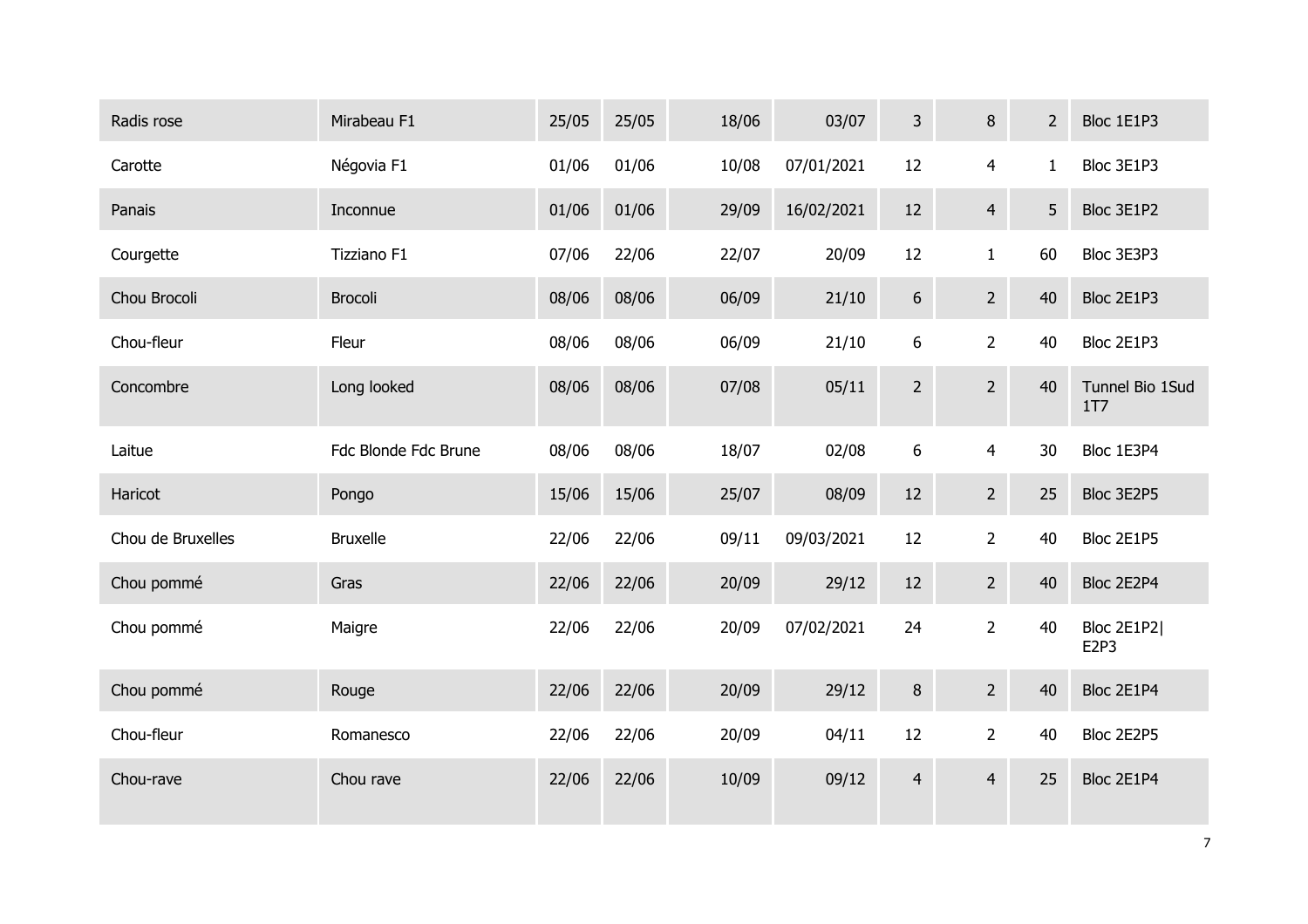| Laitue       | Bat blonde et vanoise    | 22/06 | 22/06 | 27/07 | 11/08      | 6              | 4              | 30     | Bloc 1E3P4                       |
|--------------|--------------------------|-------|-------|-------|------------|----------------|----------------|--------|----------------------------------|
| Poireau      | Pluston F1               | 22/06 | 22/06 | 30/09 | 09/03/2021 | 48             | $\overline{2}$ | $\, 8$ | <b>Bloc</b><br>3E4P1, P2, P3, P4 |
| Rutabaga     | Rutabaga                 | 22/06 | 22/06 | 20/09 | 07/02/2021 | 8              | $\overline{4}$ | 25     | Bloc 2E2P6                       |
| Courgette    | Tizziano F1              | 05/07 | 20/07 | 19/08 | 18/10      | 12             | $\mathbf{1}$   | 60     | Bloc 3E3P4                       |
| Cardon       | Inconnue                 | 06/07 | 03/08 | 11/11 | 10/01/2021 | 12             | $\mathbf{1}$   | 70     | Bloc 3E4P6                       |
| Carotte      | Négovia F1               | 06/07 | 06/07 | 14/09 | 11/02/2021 | 24             | $\overline{4}$ | $1\,$  | Bloc 3E1P4,P5                    |
| Chou Brocoli | Brocoli                  | 06/07 | 06/07 | 04/10 | 18/11      | 8              | $\overline{2}$ | 40     | Bloc 2E1P6<br>E2P6               |
| Chou-fleur   | Fleur                    | 06/07 | 06/07 | 04/10 | 18/11      | 8              | 2 <sup>1</sup> | 40     | Bloc 2E1P6                       |
| Laitue       | Bat blonde Bat brune     | 06/07 | 06/07 | 10/08 | 25/08      | 6              | $\overline{4}$ | 30     | Bloc 1E1P3                       |
| Oignon blanc | Cometa                   | 06/07 | 06/07 | 04/09 | 03/11      | $\overline{3}$ | $\overline{4}$ | 15     | Bloc 1E2P3                       |
| Radis Daïkon | April cross F1           | 06/07 | 06/07 | 24/09 | 22/01/2021 | 6              | $\overline{4}$ | 5      | Bloc 3E1P6                       |
| Radis noir   | Long poids d'horloge     | 06/07 | 06/07 | 14/09 | 13/12      | 6              | $\overline{4}$ | 5      | Bloc 3E1P6                       |
| Haricot      | Pongo                    | 20/07 | 20/07 | 29/08 | 13/10      | 12             | $\overline{2}$ | 25     | Bloc 3E2P6                       |
| Laitue       | Fdc Blonde Fdc Brune     | 20/07 | 20/07 | 29/08 | 13/09      | 6              | $\overline{4}$ | 30     | Bloc 1E1P3                       |
| Chicorée     | Pain de sucre et chiogga | 03/08 | 03/08 | 12/10 | 09/02/2021 | 18             | $\overline{4}$ | 30     | Bloc 1E1P1<br>E2P1               |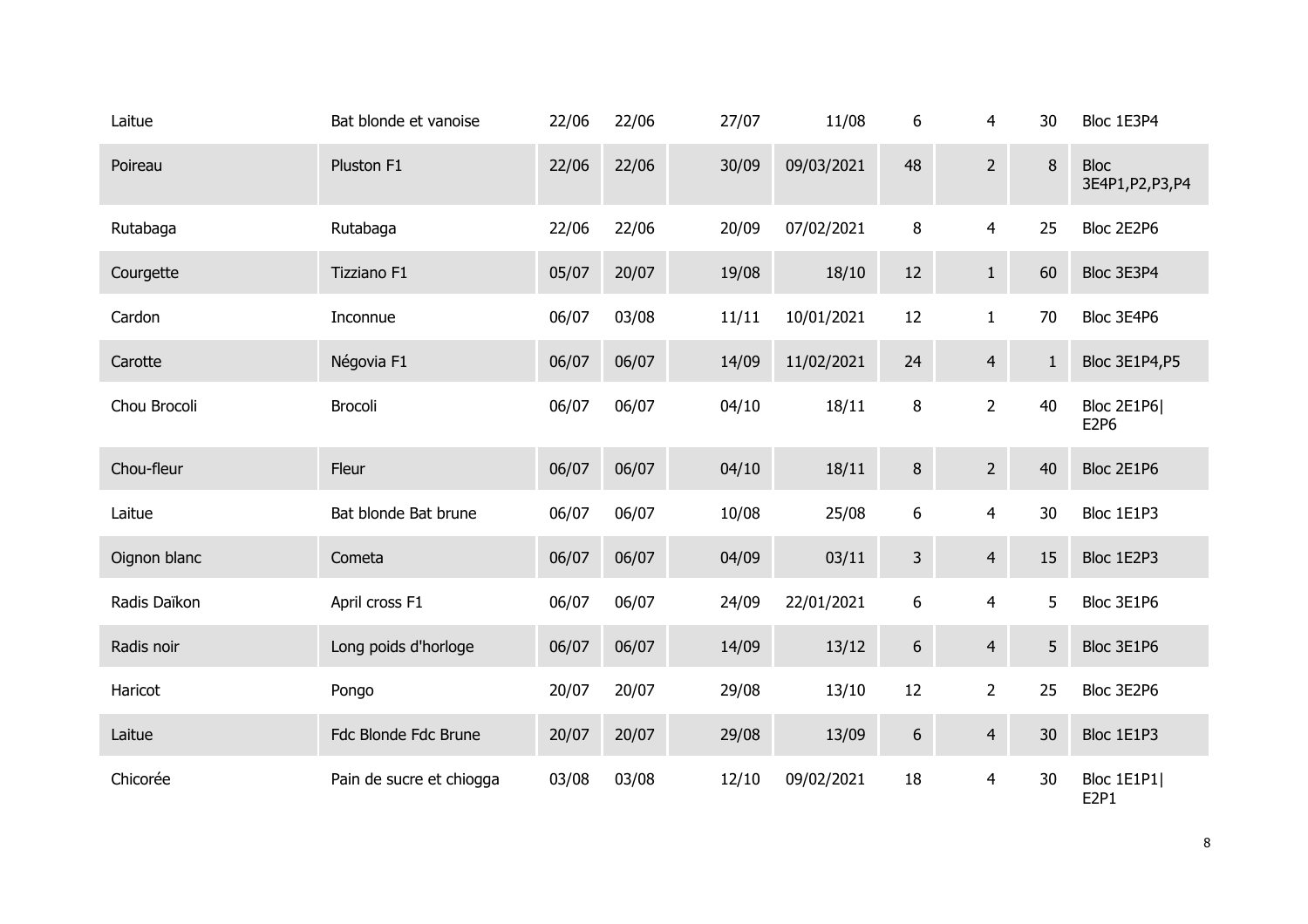| Laitue     | Reine des glaces bat brune       | 03/08 | 03/08 | 12/09 | 27/09      | $6\phantom{.}$ | $\overline{4}$ | 30             | Bloc 1E1P4                     |
|------------|----------------------------------|-------|-------|-------|------------|----------------|----------------|----------------|--------------------------------|
| Haricot    | Cobra                            | 17/08 | 17/08 | 16/10 | 20/11      | 15             | $\overline{2}$ | 25             | Tunnel Bio 1Sud<br>1T6         |
| Haricot    | Pongo                            | 17/08 | 17/08 | 26/09 | 10/11      | 12             | $\overline{2}$ | 25             | Bloc 3E4P5                     |
| Laitue     | Laitue blonde et laitue<br>rouge | 17/08 | 17/08 | 26/09 | 11/10      | 6              | $\overline{4}$ | 30             | Bloc 1E1P4                     |
| Navet      | Jaune boule d'or                 | 17/08 | 17/08 | 05/11 | 15/03/2021 | 12             | $\overline{4}$ | $\bf 8$        | Bloc 3E3P6                     |
| Navet      | Violet à globe blanc             | 17/08 | 17/08 | 16/10 | 23/02/2021 | $12\,$         | $\overline{4}$ | 8              | Bloc 3E3P5                     |
| Chicorée   | Scarole frisée                   | 31/08 | 31/08 | 09/11 | 09/03/2021 | $6\phantom{.}$ | $\overline{4}$ | 30             | Bloc 1E2P1                     |
| Laitue     | Bat blonde Bat brune             | 31/08 | 31/08 | 10/10 | 25/10      | 6              | $\overline{4}$ | 30             | Bloc 1E2P4                     |
| Épinard    | Woodpecker                       | 14/09 | 14/09 | 13/11 | 23/12      | 11             | $\overline{4}$ | 30             | <b>Tunnel Bio</b><br>1Nord 1T2 |
| Laitue     | Fdc Blonde Fdc Brune             | 21/09 | 21/09 | 05/11 | 20/11      | 6              | $\overline{4}$ | 30             | Tunnel Bio<br>1Nord 1T1        |
| Mâche      | Coquille Princess                | 21/09 | 21/09 | 21/10 | 05/11      | 3 <sup>1</sup> | 6              | 15             | <b>Tunnel Bio</b><br>1Nord 1T1 |
| Radis rose | Mirabeau F1                      | 21/09 | 21/09 | 15/10 | 30/10      | $\overline{4}$ | 8              | $\overline{2}$ | Tunnel Bio<br>1Nord 1T2        |
| Chicorée   | Scarole frisée                   | 28/09 | 28/09 | 07/12 | 06/04/2021 | 9 <sup>°</sup> | $\overline{4}$ | 30             | <b>Tunnel Bio</b><br>1Nord 1T3 |
|            |                                  |       |       |       |            |                |                |                |                                |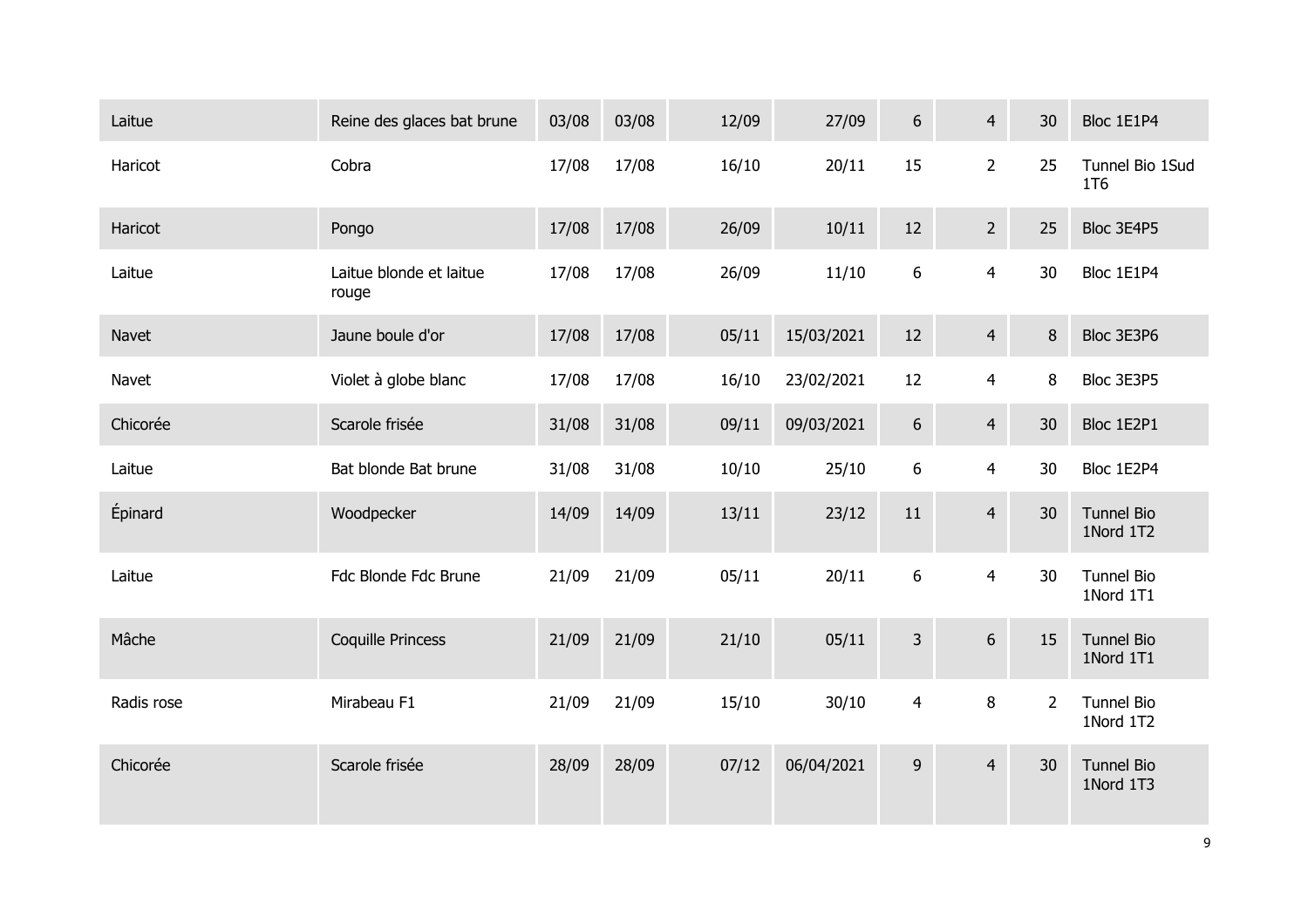| Mâche        | Coquille Agathe       | 28/09 | 28/09 | 28/10      | 12/11      | 6              | 6                | 15             | <b>Tunnel Bio</b><br>1Nord 1T1                   |
|--------------|-----------------------|-------|-------|------------|------------|----------------|------------------|----------------|--------------------------------------------------|
| Laitue       | Bat blonde et vanoise | 12/10 | 12/10 | 16/11      | 01/12      | $6\,$          | $\overline{4}$   | 30             | <b>Tunnel Bio</b><br>1Nord 1T4 Sud<br><b>1T8</b> |
| Mâche        | Coquille Agathe       | 12/10 | 12/10 | 11/11      | 26/11      | 6              | $\boldsymbol{6}$ | 15             | Tunnel Bio 1Sud<br>1T8                           |
| Radis rose   | Mirabeau F1           | 12/10 | 12/10 | 09/11      | 24/11      | $6\,$          | 8                | $\overline{2}$ | <b>Tunnel Bio</b><br>1Nord 1T3                   |
| Épinard      | Meerkat               | 12/10 | 12/10 | 11/12      | 20/01/2021 | 11             | $\overline{4}$   | 30             | <b>Tunnel Bio</b><br>1Nord 1T4                   |
| Mâche        | Coquille Agathe       | 27/10 | 27/10 | 11/12      | 26/12      | $6\,$          | $6\phantom{1}$   | 15             | Tunnel Bio 1Sud<br>1T8                           |
| Carotte      | Napoli F1             | 30/10 | 30/10 | 19/03/2021 | 18/05/2021 | 12             | $\overline{4}$   | $\overline{2}$ | Tunnel Bio 1Sud<br>1T5                           |
| Oignon blanc | Blanc de Vaugirard    | 30/10 | 30/10 | 27/02/2021 | 13/04/2021 | $\mathsf{3}$   | $\overline{4}$   | 15             | Tunnel Bio 1Sud<br>1T <sub>5</sub>               |
| Laitue       | Bat blonde Bat brune  | 09/11 | 09/11 | 18/01/2021 | 02/02/2021 | $6\phantom{a}$ | $\overline{4}$   | 30             | Tunnel Bio 1Sud<br>1T7                           |
| Radis rose   | Mirabeau F1           | 09/11 | 09/11 | 07/12      | 22/12      | $\mathsf{3}$   | 8                | $2^{\circ}$    | Tunnel Bio 1Sud<br>1T <sub>7</sub>               |
| Mâche        | Coquille Agathe       | 23/11 | 23/11 | 17/01/2021 | 01/02/2021 | 6              | $6\,$            | 15             | Tunnel Bio 1Sud<br>1T7                           |